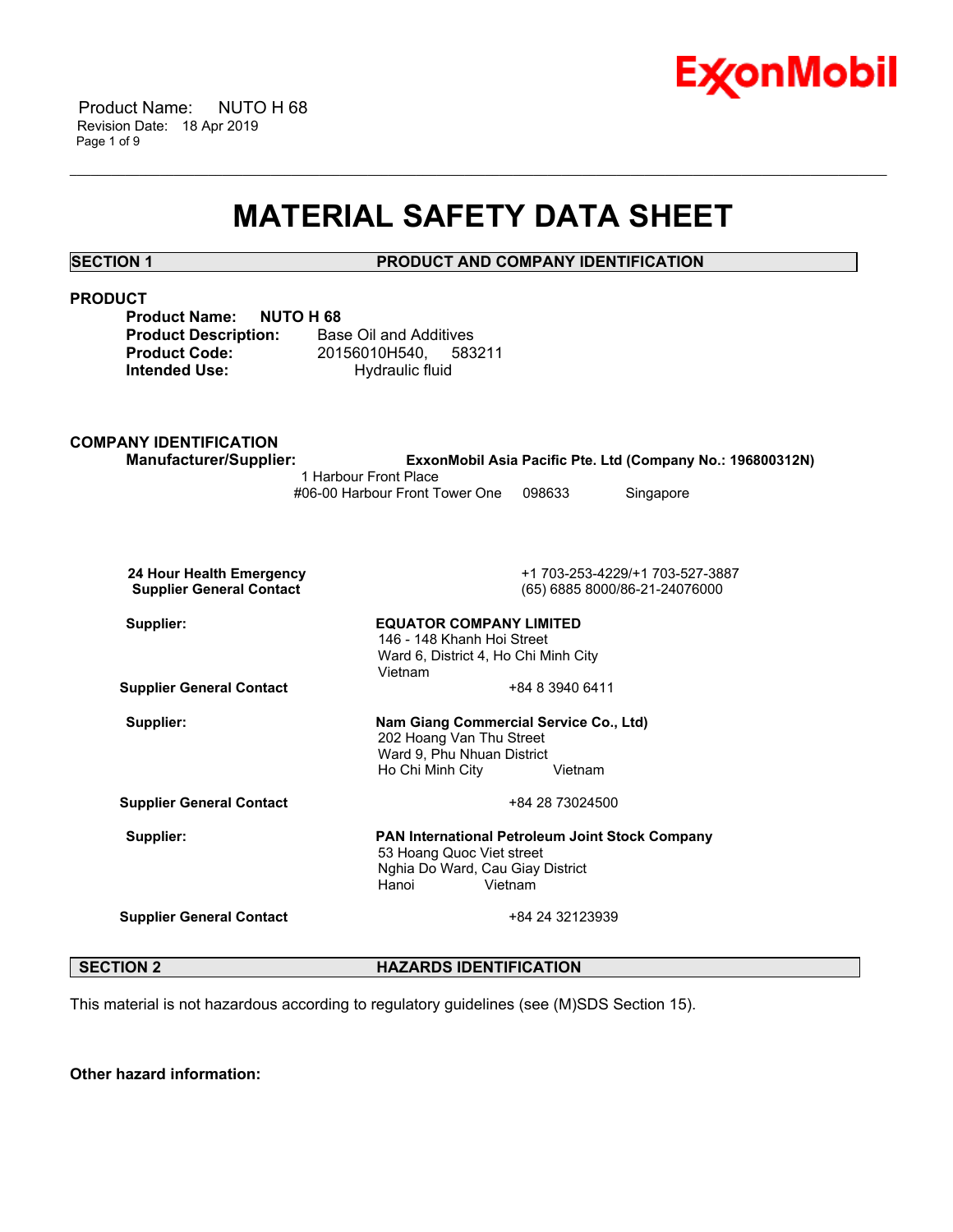

 Product Name: NUTO H 68 Revision Date: 18 Apr 2019 Page 2 of 9

#### **PHYSICAL / CHEMICAL HAZARDS**

No significant hazards.

#### **HEALTH HAZARDS**

 High-pressure injection under skin may cause serious damage. Excessive exposure may result in eye, skin, or respiratory irritation.

\_\_\_\_\_\_\_\_\_\_\_\_\_\_\_\_\_\_\_\_\_\_\_\_\_\_\_\_\_\_\_\_\_\_\_\_\_\_\_\_\_\_\_\_\_\_\_\_\_\_\_\_\_\_\_\_\_\_\_\_\_\_\_\_\_\_\_\_\_\_\_\_\_\_\_\_\_\_\_\_\_\_\_\_\_\_\_\_\_\_\_\_\_\_\_\_\_\_\_\_\_\_\_\_\_\_\_\_\_\_\_\_\_\_\_\_\_\_

#### **ENVIRONMENTAL HAZARDS**

No significant hazards.

**NOTE:** This material should not be used for any other purpose than the intended use in Section 1 without expert advice. Health studies have shown that chemical exposure may cause potential human health risks which may vary from person to person.

### **SECTION 3 COMPOSITION / INFORMATION ON INGREDIENTS**

This material is defined as a mixture.

#### **Hazardous Substance(s) or Complex Substance(s) required for disclosure**

| Name                                                                      | CAS#      | Concentration* | <b>GHS Hazard Codes</b>                       |
|---------------------------------------------------------------------------|-----------|----------------|-----------------------------------------------|
| 2.6-DI-TERT-BUTYLPHENOL                                                   | 128-39-2  | $0.1 - 5.25\%$ | H315, H400(M factor 1),<br>$H410(M$ factor 1) |
| ZINC, BISIO, O-BIS(2-ETHYLHEXYL) PHOPSHORODITHIOATO-<br>KS, KS']-, (T-4)- | 4259-15-8 | $0.1 - 5.1\%$  | H318, H401, H411                              |

\* All concentrations are percent by weight unless material is a gas. Gas concentrations are in percent by volume.

#### **SECTION 4 FIRST AID MEASURES**

#### **INHALATION**

Remove from further exposure. For those providing assistance, avoid exposure to yourself or others. Use adequate respiratory protection. If respiratory irritation, dizziness, nausea, or unconsciousness occurs, seek immediate medical assistance. If breathing has stopped, assist ventilation with a mechanical device or use mouth-to-mouth resuscitation.

#### **SKIN CONTACT**

Wash contact areas with soap and water. If product is injected into or under the skin, or into any part of the body, regardless of the appearance of the wound or its size, the individual should be evaluated immediately by a physician as a surgical emergency. Even though initial symptoms from high pressure injection may be minimal or absent, early surgical treatment within the first few hours may significantly reduce the ultimate extent of injury.

#### **EYE CONTACT**

Flush thoroughly with water. If irritation occurs, get medical assistance.

#### **INGESTION**

First aid is normally not required. Seek medical attention if discomfort occurs.

#### **NOTE TO PHYSICIAN**

None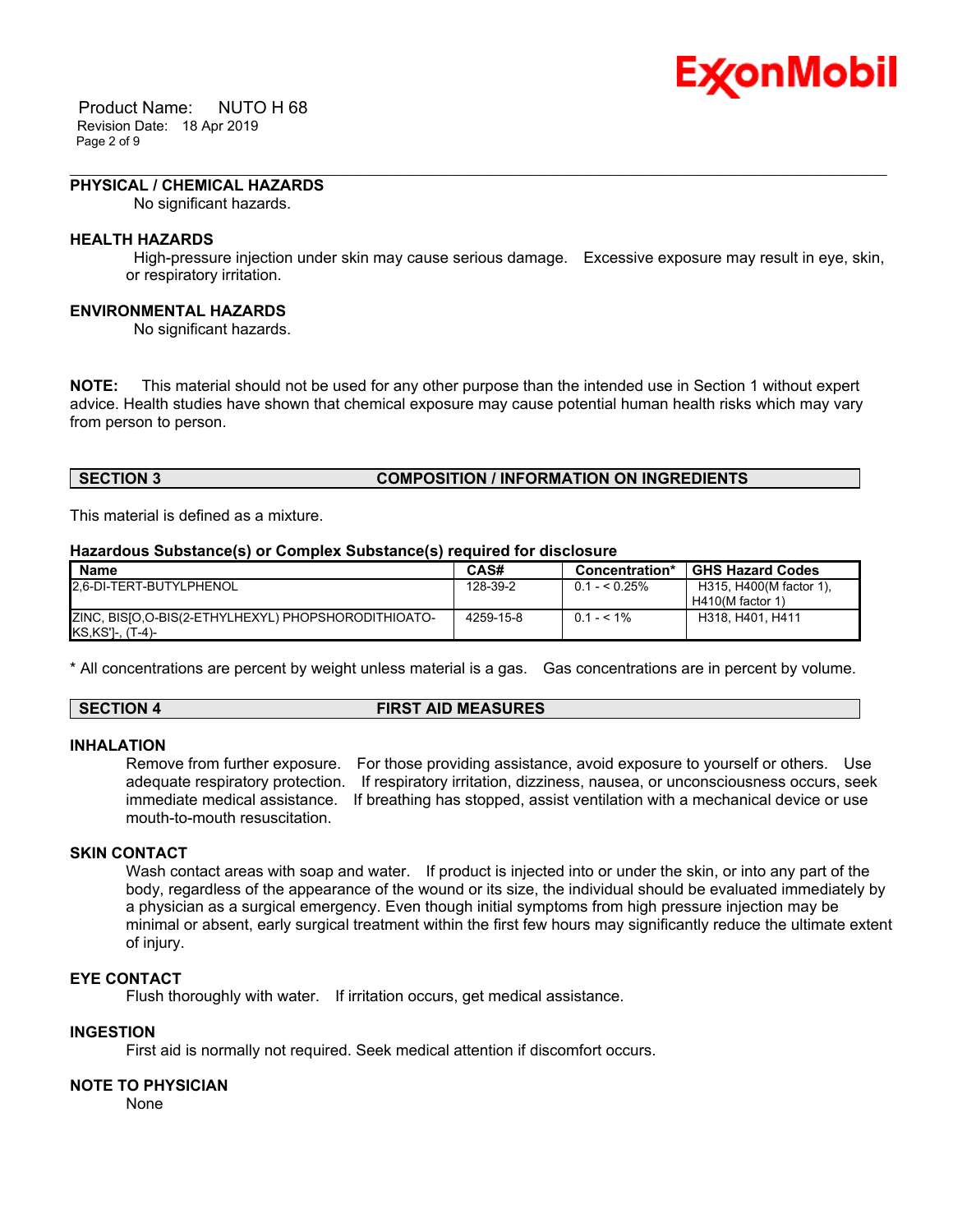

#### **SECTION 5 FIRE FIGHTING MEASURES**

\_\_\_\_\_\_\_\_\_\_\_\_\_\_\_\_\_\_\_\_\_\_\_\_\_\_\_\_\_\_\_\_\_\_\_\_\_\_\_\_\_\_\_\_\_\_\_\_\_\_\_\_\_\_\_\_\_\_\_\_\_\_\_\_\_\_\_\_\_\_\_\_\_\_\_\_\_\_\_\_\_\_\_\_\_\_\_\_\_\_\_\_\_\_\_\_\_\_\_\_\_\_\_\_\_\_\_\_\_\_\_\_\_\_\_\_\_\_

#### **EXTINGUISHING MEDIA**

**Appropriate Extinguishing Media:** Use water fog, foam, dry chemical or carbon dioxide (CO2) to extinguish flames.

**Inappropriate Extinguishing Media:** Straight Streams of Water

#### **FIRE FIGHTING**

**Fire Fighting Instructions:** Evacuate area. Prevent runoff from fire control or dilution from entering streams, sewers, or drinking water supply. Firefighters should use standard protective equipment and in enclosed spaces, self-contained breathing apparatus (SCBA). Use water spray to cool fire exposed surfaces and to protect personnel.

**Unusual Fire Hazards:** Pressurized mists may form a flammable mixture.

**Hazardous Combustion Products:** Aldehydes, Incomplete combustion products, Oxides of carbon, Smoke, Fume, Sulfur oxides

#### **FLAMMABILITY PROPERTIES**

**Flash Point [Method]:** >218°C (424°F) [ASTM D-92] **Flammable Limits (Approximate volume % in air):** LEL: 0.9 UEL: 7.0 **Autoignition Temperature:** N/D

#### **SECTION 6 ACCIDENTAL RELEASE MEASURES**

#### **NOTIFICATION PROCEDURES**

In the event of a spill or accidental release, notify relevant authorities in accordance with all applicable regulations.

#### **PROTECTIVE MEASURES**

Avoid contact with spilled material. See Section 5 for fire fighting information. See the Hazard Identification Section for Significant Hazards. See Section 4 for First Aid Advice. See Section 8 for advice on the minimum requirements for personal protective equipment. Additional protective measures may be necessary, depending on the specific circumstances and/or the expert judgment of the emergency responders.

For emergency responders: Respiratory protection: respiratory protection will be necessary only in special cases, e.g., formation of mists. Half-face or full-face respirator with filter(s) for dust/organic vapor or Self Contained Breathing Apparatus (SCBA) can be used depending on the size of spill and potential level of exposure. If the exposure cannot be completely characterized or an oxygen deficient atmosphere is possible or anticipated, SCBA is recommended. Work gloves that are resistant to hydrocarbons are recommended. Gloves made of polyvinyl acetate (PVA) are not water-resistant and are not suitable for emergency use. Chemical goggles are recommended if splashes or contact with eyes is possible. Small spills: normal antistatic work clothes are usually adequate. Large spills: full body suit of chemical resistant, antistatic material is recommended.

#### **SPILL MANAGEMENT**

Land Spill: Stop leak if you can do it without risk. Recover by pumping or with suitable absorbent.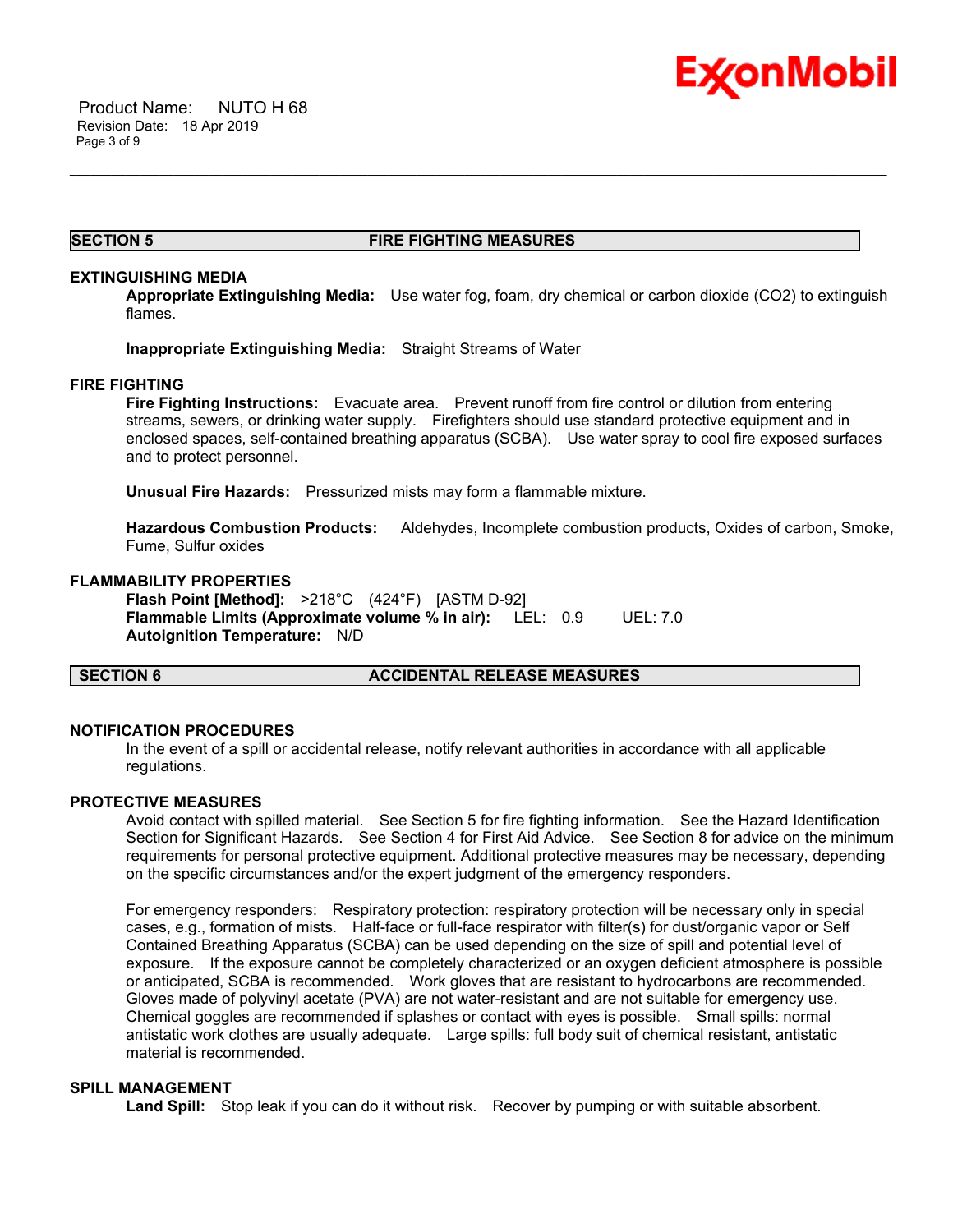

 Product Name: NUTO H 68 Revision Date: 18 Apr 2019 Page 4 of 9

> **Water Spill:** Stop leak if you can do it without risk. Confine the spill immediately with booms. Warn other shipping. Remove from the surface by skimming or with suitable absorbents. Seek the advice of a specialist before using dispersants.

\_\_\_\_\_\_\_\_\_\_\_\_\_\_\_\_\_\_\_\_\_\_\_\_\_\_\_\_\_\_\_\_\_\_\_\_\_\_\_\_\_\_\_\_\_\_\_\_\_\_\_\_\_\_\_\_\_\_\_\_\_\_\_\_\_\_\_\_\_\_\_\_\_\_\_\_\_\_\_\_\_\_\_\_\_\_\_\_\_\_\_\_\_\_\_\_\_\_\_\_\_\_\_\_\_\_\_\_\_\_\_\_\_\_\_\_\_\_

Water spill and land spill recommendations are based on the most likely spill scenario for this material; however, geographic conditions, wind, temperature, (and in the case of a water spill) wave and current direction and speed may greatly influence the appropriate action to be taken. For this reason, local experts should be consulted. Note: Local regulations may prescribe or limit action to be taken.

#### **ENVIRONMENTAL PRECAUTIONS**

Large Spills: Dike far ahead of liquid spill for later recovery and disposal. Prevent entry into waterways, sewers, basements or confined areas.

#### **SECTION 7 HANDLING AND STORAGE**

#### **HANDLING**

 Prevent small spills and leakage to avoid slip hazard. Material can accumulate static charges which may cause an electrical spark (ignition source). When the material is handled in bulk, an electrical spark could ignite any flammable vapors from liquids or residues that may be present (e.g., during switch-loading operations). Use proper bonding and/or ground procedures. However, bonding and grounds may not eliminate the hazard from static accumulation. Consult local applicable standards for guidance. Additional references include American Petroleum Institute 2003 (Protection Against Ignitions Arising out of Static, Lightning and Stray Currents) or National Fire Protection Agency 77 (Recommended Practice on Static Electricity) or CENELEC CLC/TR 50404 (Electrostatics - Code of practice for the avoidance of hazards due to static electricity).

**Static Accumulator:** This material is a static accumulator.

#### **STORAGE**

 The type of container used to store the material may affect static accumulation and dissipation. Do not store in open or unlabelled containers. Keep away from incompatible materials. **Storage Temperature:** < 45°C (113°F)

## **SECTION 8 EXPOSURE CONTROLS / PERSONAL PROTECTION**

**Exposure limits/standards for materials that can be formed when handling this product:** When mists/aerosols can occur the following is recommended:  $5$  mg/m<sup>3</sup> - ACGIH TLV (inhalable fraction).

NOTE: Limits/standards shown for guidance only. Follow applicable regulations.

### **ENGINEERING CONTROLS**

The level of protection and types of controls necessary will vary depending upon potential exposure conditions. Control measures to consider:

No special requirements under ordinary conditions of use and with adequate ventilation.

#### **PERSONAL PROTECTION**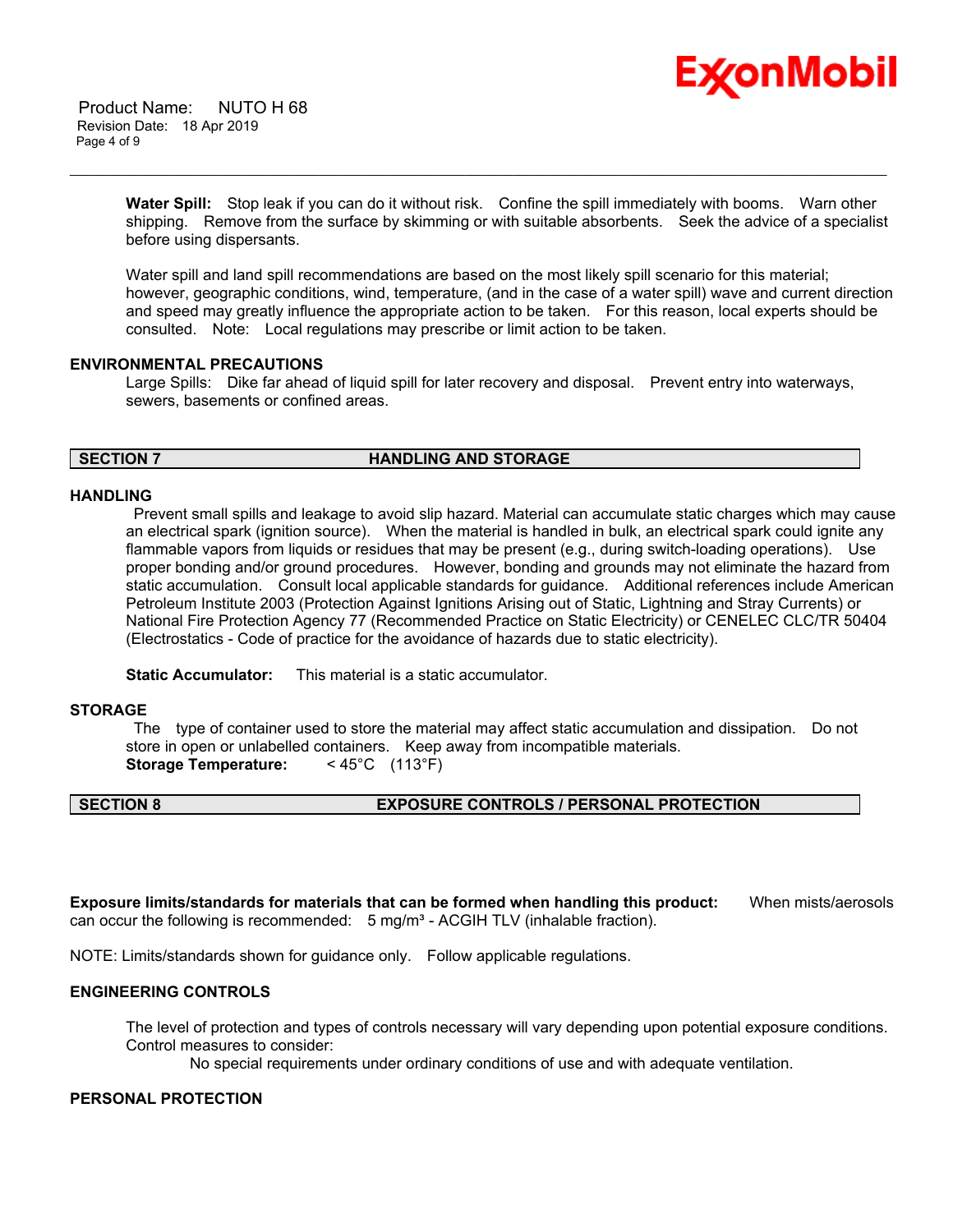

 Product Name: NUTO H 68 Revision Date: 18 Apr 2019 Page 5 of 9

> Personal protective equipment selections vary based on potential exposure conditions such as applications, handling practices, concentration and ventilation. Information on the selection of protective equipment for use with this material, as provided below, is based upon intended, normal usage.

\_\_\_\_\_\_\_\_\_\_\_\_\_\_\_\_\_\_\_\_\_\_\_\_\_\_\_\_\_\_\_\_\_\_\_\_\_\_\_\_\_\_\_\_\_\_\_\_\_\_\_\_\_\_\_\_\_\_\_\_\_\_\_\_\_\_\_\_\_\_\_\_\_\_\_\_\_\_\_\_\_\_\_\_\_\_\_\_\_\_\_\_\_\_\_\_\_\_\_\_\_\_\_\_\_\_\_\_\_\_\_\_\_\_\_\_\_\_

**Respiratory Protection:** If engineering controls do not maintain airborne contaminant concentrations at a level which is adequate to protect worker health, an approved respirator may be appropriate. Respirator selection, use, and maintenance must be in accordance with regulatory requirements, if applicable. Types of respirators to be considered for this material include:

No special requirements under ordinary conditions of use and with adequate ventilation. Particulate

For high airborne concentrations, use an approved supplied-air respirator, operated in positive pressure mode. Supplied air respirators with an escape bottle may be appropriate when oxygen levels are inadequate, gas/vapor warning properties are poor, or if air purifying filter capacity/rating may be exceeded.

**Hand Protection:** Any specific glove information provided is based on published literature and glove manufacturer data. Glove suitability and breakthrough time will differ depending on the specific use conditions. Contact the glove manufacturer for specific advice on glove selection and breakthrough times for your use conditions. Inspect and replace worn or damaged gloves. The types of gloves to be considered for this material include:

No protection is ordinarily required under normal conditions of use. Nitrile,Viton

**Eye Protection:** If contact is likely, safety glasses with side shields are recommended.

**Skin and Body Protection:** Any specific clothing information provided is based on published literature or manufacturer data. The types of clothing to be considered for this material include:

 No skin protection is ordinarily required under normal conditions of use. In accordance with good industrial hygiene practices, precautions should be taken to avoid skin contact.

**Specific Hygiene Measures:** Always observe good personal hygiene measures, such as washing after handling the material and before eating, drinking, and/or smoking. Routinely wash work clothing and protective equipment to remove contaminants. Discard contaminated clothing and footwear that cannot be cleaned. Practice good housekeeping.

#### **ENVIRONMENTAL CONTROLS**

 Comply with applicable environmental regulations limiting discharge to air, water and soil. Protect the environment by applying appropriate control measures to prevent or limit emissions.

### **SECTION 9 PHYSICAL AND CHEMICAL PROPERTIES**

**Note: Physical and chemical properties are provided for safety, health and environmental considerations only and may not fully represent product specifications. Contact the Supplier for additional information.**

#### **GENERAL INFORMATION**

**Physical State:** Liquid **Color:** Pale Yellow to Brown **Odor:** Characteristic **Odor Threshold:** N/D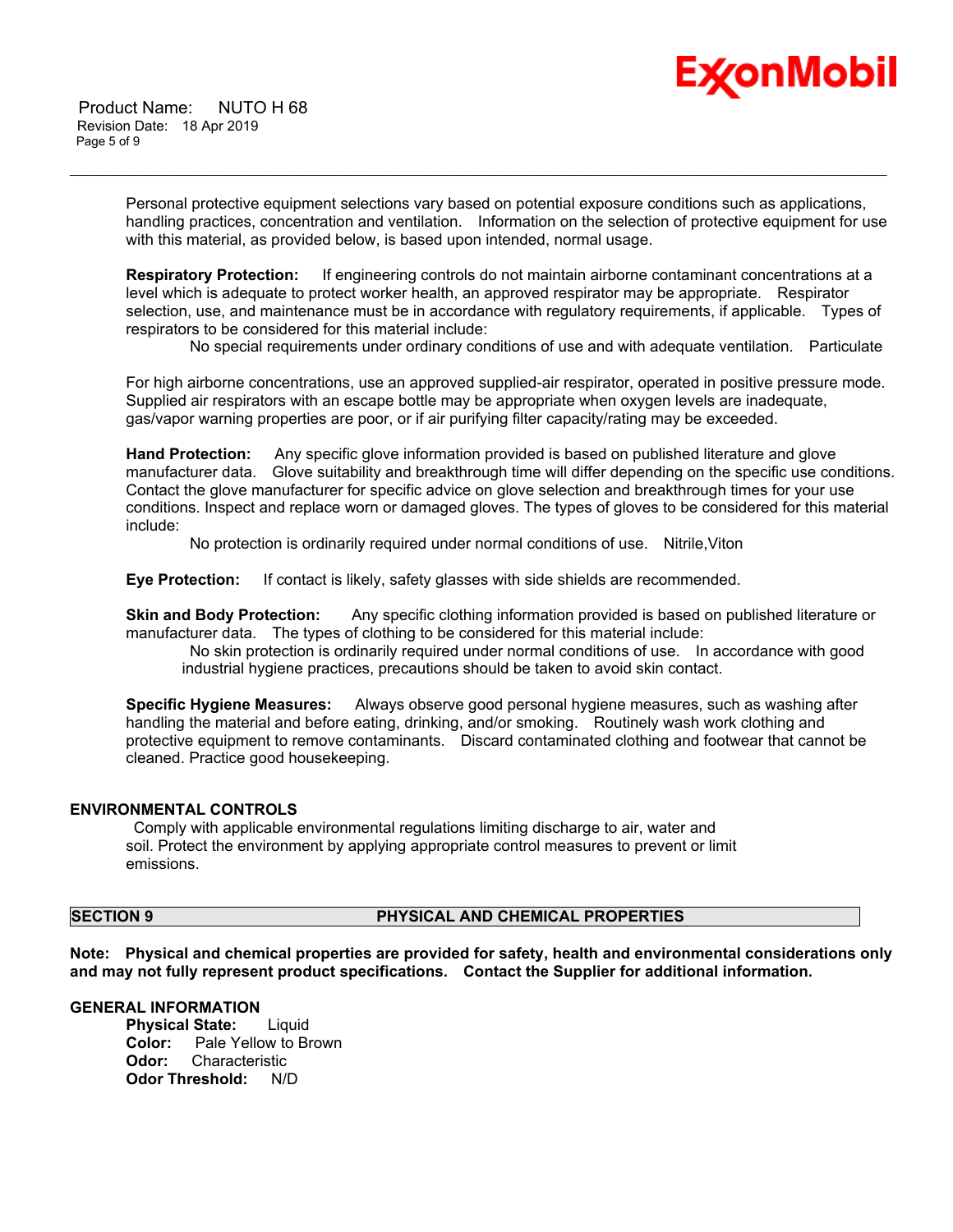

 Product Name: NUTO H 68 Revision Date: 18 Apr 2019 Page 6 of 9

**IMPORTANT HEALTH, SAFETY, AND ENVIRONMENTAL INFORMATION Relative Density (at 15 °C):** 0.883 **Flammability (Solid, Gas):** N/A<br>**Flash Point [Method]:** >218 **Flash Point [Method]:** >218°C (424°F) [ASTM D-92] **Flammable Limits (Approximate volume % in air):** LEL: 0.9 UEL: 7.0 **Autoignition Temperature:** N/D **Boiling Point / Range:** > 316°C (600°F) **Decomposition Temperature:** N/D **Vapor Density (Air = 1):** > 2 at 101 kPa **Vapor Pressure:** < 0.013 kPa (0.1 mm Hg) at 20 °C **Evaporation Rate (n-butyl acetate = 1):** N/D **pH:** N/A **Log Pow (n-Octanol/Water Partition Coefficient):** > 3.5 **Solubility in Water:** Negligible

**Viscosity:** 68 cSt (68 mm2/sec) at 40 °C | 8.5 cSt (8.5 mm2/sec) at 100°C **Oxidizing Properties:** See Hazards Identification Section.

#### **OTHER INFORMATION**

**Freezing Point:** N/D **Melting Point:** N/A **Pour Point:** -12°C (10°F) **DMSO Extract (mineral oil only), IP-346:** < 3 %wt

#### **SECTION 10 STABILITY AND REACTIVITY**

\_\_\_\_\_\_\_\_\_\_\_\_\_\_\_\_\_\_\_\_\_\_\_\_\_\_\_\_\_\_\_\_\_\_\_\_\_\_\_\_\_\_\_\_\_\_\_\_\_\_\_\_\_\_\_\_\_\_\_\_\_\_\_\_\_\_\_\_\_\_\_\_\_\_\_\_\_\_\_\_\_\_\_\_\_\_\_\_\_\_\_\_\_\_\_\_\_\_\_\_\_\_\_\_\_\_\_\_\_\_\_\_\_\_\_\_\_\_

**STABILITY:** Material is stable under normal conditions.

**CONDITIONS TO AVOID:** Excessive heat. High energy sources of ignition.

**MATERIALS TO AVOID:** Strong oxidizers

**HAZARDOUS DECOMPOSITION PRODUCTS:** Material does not decompose at ambient temperatures.

**POSSIBILITY OF HAZARDOUS REACTIONS:** Hazardous polymerization will not occur.

#### **SECTION 11 TOXICOLOGICAL INFORMATION**

#### **INFORMATION ON TOXICOLOGICAL EFFECTS**

| <b>Hazard Class</b>                                | <b>Conclusion / Remarks</b>                                     |  |
|----------------------------------------------------|-----------------------------------------------------------------|--|
| <b>Inhalation</b>                                  |                                                                 |  |
| Acute Toxicity: No end point data for<br>material. | Minimally Toxic. Based on assessment of the components.         |  |
| Irritation: No end point data for material.        | Negligible hazard at ambient/normal handling temperatures.      |  |
| Ingestion                                          |                                                                 |  |
| Acute Toxicity: No end point data for<br>material. | Minimally Toxic. Based on assessment of the components.         |  |
| <b>Skin</b>                                        |                                                                 |  |
| Acute Toxicity: No end point data for<br>material. | Minimally Toxic. Based on assessment of the components.         |  |
| Skin Corrosion/Irritation: No end point data       | Negligible irritation to skin at ambient temperatures. Based on |  |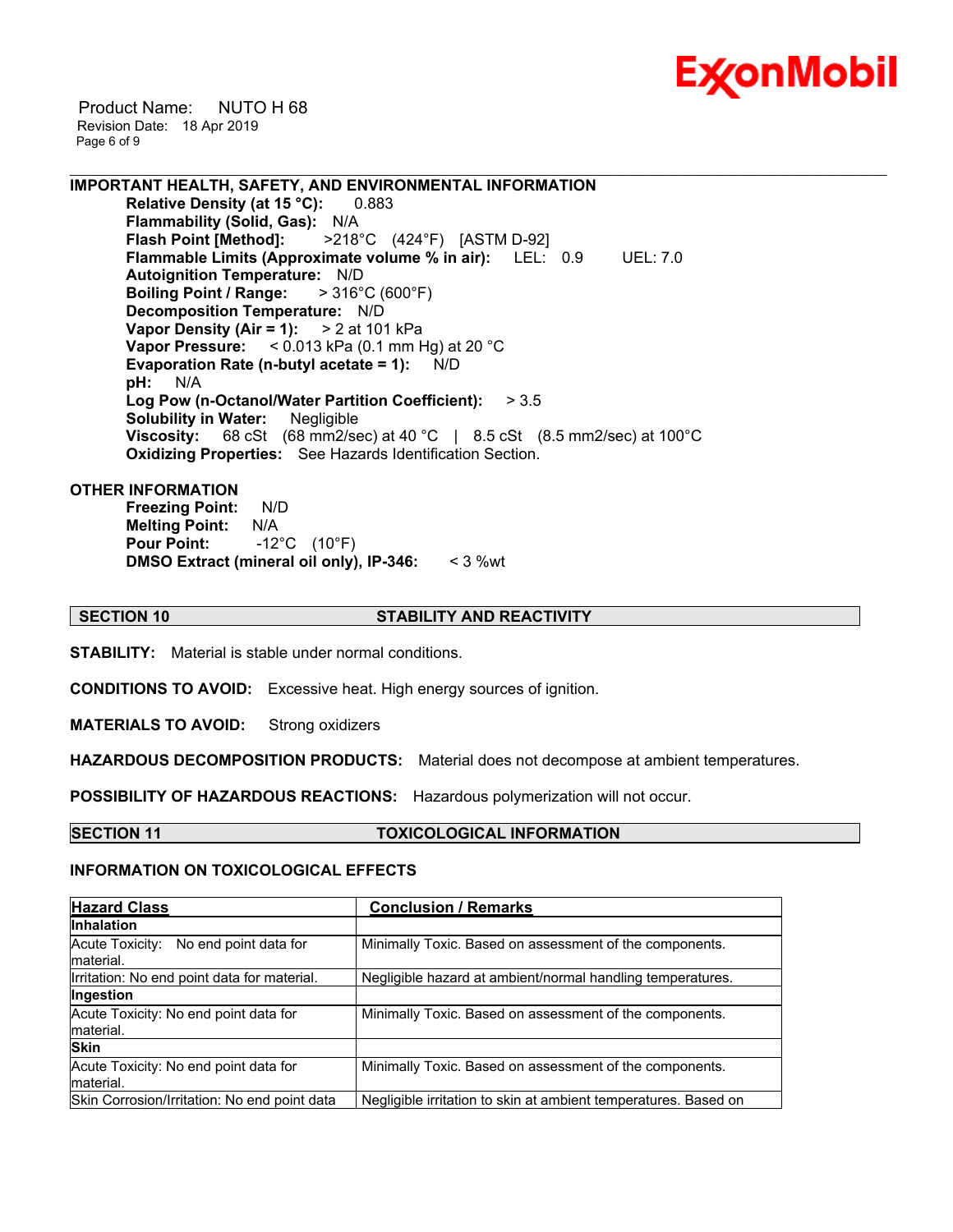# **Ex⁄onMobil**

 Product Name: NUTO H 68 Revision Date: 18 Apr 2019 Page 7 of 9

| assessment of the components.<br>May cause mild, short-lasting discomfort to eyes. Based on<br>assessment of the components.<br>Not expected to be a respiratory sensitizer.<br>Not expected to be a skin sensitizer. Based on assessment of the<br>components.<br>Not expected to be an aspiration hazard. Based on physico-<br>chemical properties of the material.<br>the components.<br>Not expected to cause cancer. Based on assessment of the<br>components.<br>Not expected to be a reproductive toxicant. Based on assessment<br>of the components.<br>Not expected to cause harm to breast-fed children.<br>Not expected to cause organ damage from a single exposure.<br>Not expected to cause organ damage from prolonged or repeated<br>exposure. Based on assessment of the components. |                                                                    |                                                                |
|-------------------------------------------------------------------------------------------------------------------------------------------------------------------------------------------------------------------------------------------------------------------------------------------------------------------------------------------------------------------------------------------------------------------------------------------------------------------------------------------------------------------------------------------------------------------------------------------------------------------------------------------------------------------------------------------------------------------------------------------------------------------------------------------------------|--------------------------------------------------------------------|----------------------------------------------------------------|
|                                                                                                                                                                                                                                                                                                                                                                                                                                                                                                                                                                                                                                                                                                                                                                                                       | for material.                                                      |                                                                |
|                                                                                                                                                                                                                                                                                                                                                                                                                                                                                                                                                                                                                                                                                                                                                                                                       | Eye                                                                |                                                                |
|                                                                                                                                                                                                                                                                                                                                                                                                                                                                                                                                                                                                                                                                                                                                                                                                       | Serious Eye Damage/Irritation: No end point<br>ldata for material. |                                                                |
|                                                                                                                                                                                                                                                                                                                                                                                                                                                                                                                                                                                                                                                                                                                                                                                                       | <b>Sensitization</b>                                               |                                                                |
|                                                                                                                                                                                                                                                                                                                                                                                                                                                                                                                                                                                                                                                                                                                                                                                                       | Respiratory Sensitization: No end point data<br>for material.      |                                                                |
|                                                                                                                                                                                                                                                                                                                                                                                                                                                                                                                                                                                                                                                                                                                                                                                                       | Skin Sensitization: No end point data for<br>Imaterial.            |                                                                |
|                                                                                                                                                                                                                                                                                                                                                                                                                                                                                                                                                                                                                                                                                                                                                                                                       | Aspiration: Data available.                                        |                                                                |
|                                                                                                                                                                                                                                                                                                                                                                                                                                                                                                                                                                                                                                                                                                                                                                                                       | <b>Germ Cell Mutagenicity: No end point data</b><br>for material.  | Not expected to be a germ cell mutagen. Based on assessment of |
|                                                                                                                                                                                                                                                                                                                                                                                                                                                                                                                                                                                                                                                                                                                                                                                                       | <b>Carcinogenicity:</b> No end point data for<br>material.         |                                                                |
|                                                                                                                                                                                                                                                                                                                                                                                                                                                                                                                                                                                                                                                                                                                                                                                                       | <b>Reproductive Toxicity:</b> No end point data<br>for material.   |                                                                |
|                                                                                                                                                                                                                                                                                                                                                                                                                                                                                                                                                                                                                                                                                                                                                                                                       | Lactation: No end point data for material.                         |                                                                |
|                                                                                                                                                                                                                                                                                                                                                                                                                                                                                                                                                                                                                                                                                                                                                                                                       | Specific Target Organ Toxicity (STOT)                              |                                                                |
|                                                                                                                                                                                                                                                                                                                                                                                                                                                                                                                                                                                                                                                                                                                                                                                                       | Single Exposure: No end point data for<br>material.                |                                                                |
|                                                                                                                                                                                                                                                                                                                                                                                                                                                                                                                                                                                                                                                                                                                                                                                                       | Repeated Exposure: No end point data for<br>material.              |                                                                |

## **OTHER INFORMATION**

#### **Contains:**

Base oil severely refined: Not carcinogenic in animal studies. Representative material passes IP-346, Modified Ames test, and/or other screening tests. Dermal and inhalation studies showed minimal effects; lung non-specific infiltration of immune cells, oil deposition and minimal granuloma formation. Not sensitizing in test animals.

**IARC Classification: The following ingredients are cited on the lists below:** None.

|              | --REGULATORY LISTS SEARCHED-- |               |
|--------------|-------------------------------|---------------|
| $1 = IARC 1$ | $2 = IARC 2A$                 | $3 = IARC 2B$ |

## **SECTION 12 ECOLOGICAL INFORMATION**

 The information given is based on data for the material, components of the material, or for similar materials, through the application of bridging principals.

#### **ECOTOXICITY**

Material -- Not expected to be harmful to aquatic organisms.

## **MOBILITY**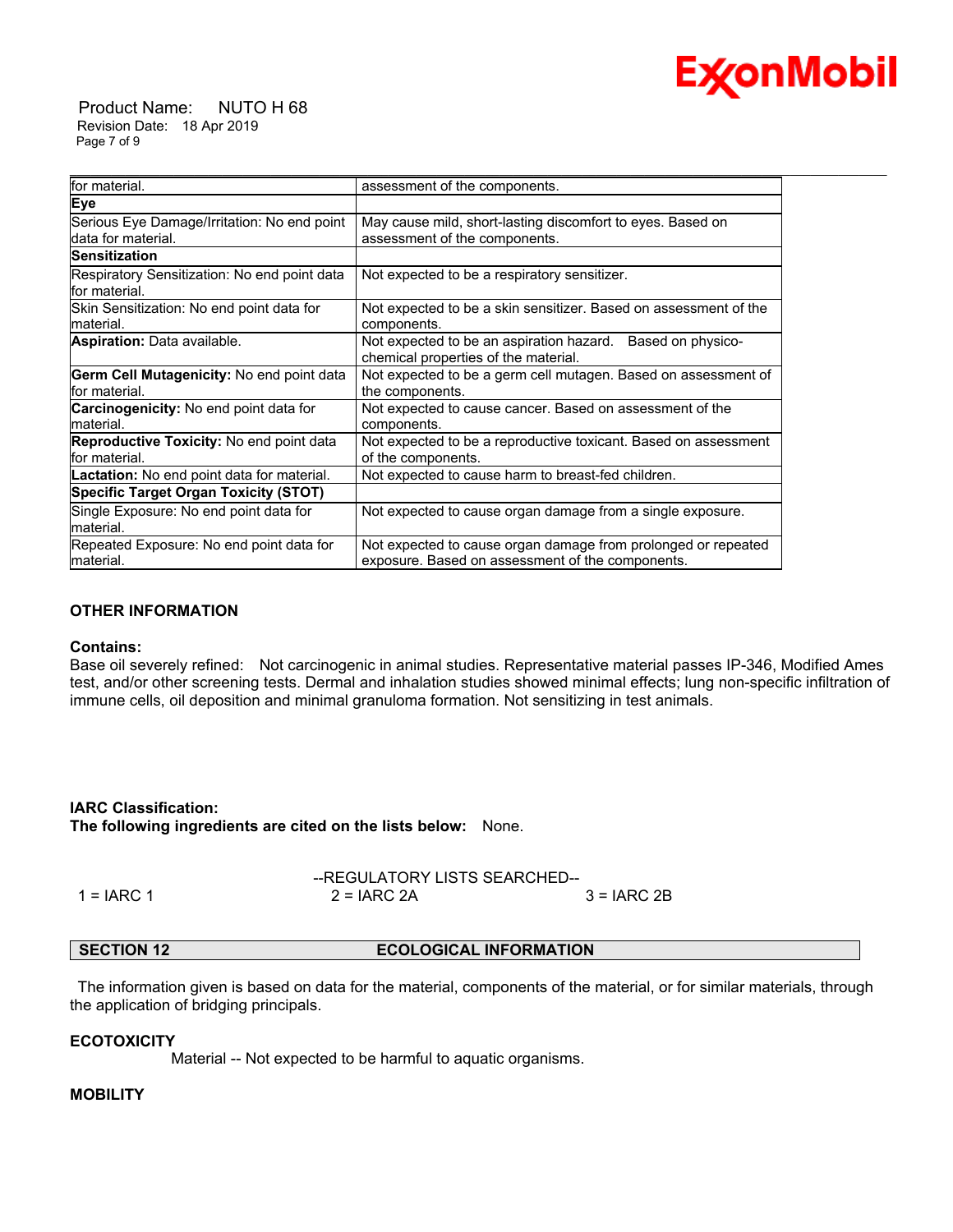

 Product Name: NUTO H 68 Revision Date: 18 Apr 2019 Page 8 of 9

\_\_\_\_\_\_\_\_\_\_\_\_\_\_\_\_\_\_\_\_\_\_\_\_\_\_\_\_\_\_\_\_\_\_\_\_\_\_\_\_\_\_\_\_\_\_\_\_\_\_\_\_\_\_\_\_\_\_\_\_\_\_\_\_\_\_\_\_\_\_\_\_\_\_\_\_\_\_\_\_\_\_\_\_\_\_\_\_\_\_\_\_\_\_\_\_\_\_\_\_\_\_\_\_\_\_\_\_\_\_\_\_\_\_\_\_\_\_ Base oil component -- Low solubility and floats and is expected to migrate from water to the land. Expected to partition to sediment and wastewater solids.

## **PERSISTENCE AND DEGRADABILITY**

## **Biodegradation:**

Base oil component -- Expected to be inherently biodegradable

## **BIOACCUMULATION POTENTIAL**

 Base oil component -- Has the potential to bioaccumulate, however metabolism or physical properties may reduce the bioconcentration or limit bioavailability.

#### **SECTION 13 DISPOSAL CONSIDERATIONS**

Disposal recommendations based on material as supplied. Disposal must be in accordance with current applicable laws and regulations, and material characteristics at time of disposal.

#### **DISPOSAL RECOMMENDATIONS**

 Product is suitable for burning in an enclosed controlled burner for fuel value or disposal by supervised incineration at very high temperatures to prevent formation of undesirable combustion products. Protect the environment. Dispose of used oil at designated sites. Minimize skin contact. Do not mix used oils with solvents, brake fluids or coolants.

**Empty Container Warning** Empty Container Warning (where applicable): Empty containers may contain residue and can be dangerous. Do not attempt to refill or clean containers without proper instructions. Empty drums should be completely drained and safely stored until appropriately reconditioned or disposed. Empty containers should be taken for recycling, recovery, or disposal through suitably qualified or licensed contractor and in accordance with governmental regulations. DO NOT PRESSURISE, CUT, WELD, BRAZE, SOLDER, DRILL, GRIND, OR EXPOSE SUCH CONTAINERS TO HEAT, FLAME, SPARKS, STATIC ELECTRICITY, OR OTHER SOURCES OF IGNITION. THEY MAY EXPLODE AND CAUSE INJURY OR DEATH.

#### **SECTION 14 TRANSPORT INFORMATION**

**LAND** : Not Regulated for Land Transport

**SEA (IMDG):** Not Regulated for Sea Transport according to IMDG-Code

**Marine Pollutant:** No

**AIR (IATA):** Not Regulated for Air Transport

### **SECTION 15 REGULATORY INFORMATION**